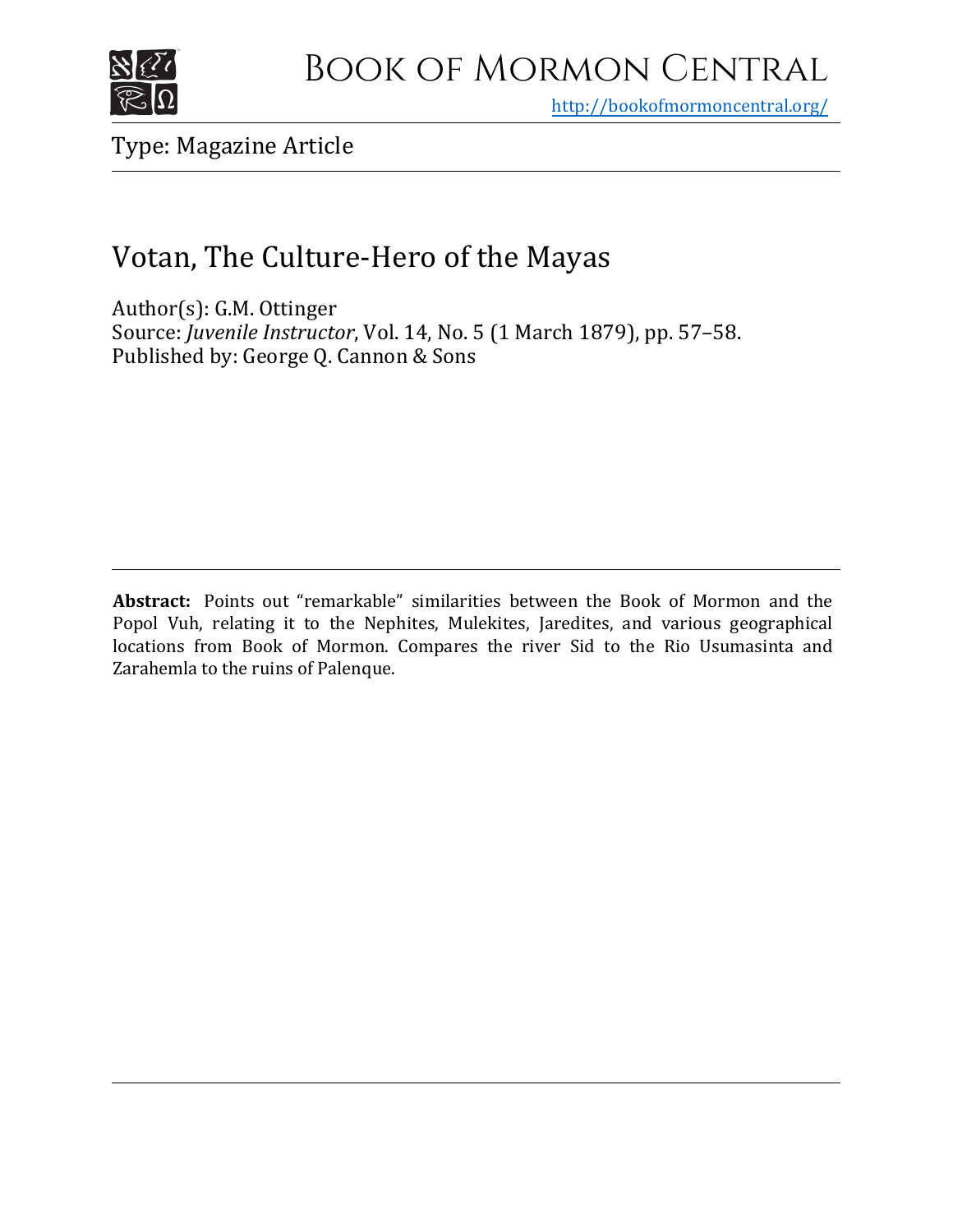JUV ENILE INSTRUCTOR

votan, the culture-HERO OF TKE MAYAS.

## **BY G. M. 0.**

 $\prod_{k}$  is the year 1857, in the city of Vienna, a book now generally<br>known under the title of  $Pupol$  Vuh (national book) was first<br>placed hefore the public in its modern translation, under the known under the titleof *Pwpol Vuh* (national book) was first placed before the public in its modern translation, under the following heading: "A History of the Origin of the Indians of the Province of Guatemala, Translated from the Quiche Language by R. P. F. Francisco Ximenez," etc.

Dr. Scherzer, who prefaces the modern work with an introduction, states that the learned and truthful Dominican Father. Francisco Nimencz, made his translation in the early part of the eighteenth century, while filling the office of curate in a little Indian town in the mountains of Guatemala. He left many manuscripts relating to the Indians and their history, some of them containing severe strictures on the barbarous treatment inflicted by the colonial authorities upon the natives, which caused a partial destruction and total suppression of his writings. What remained of them lay for a long time hidden in an obscure corner of a Guatemalan convent, and eventually, during one of the numerous revolutions and religious suppressions, got into the library of Sin Carlos (Guatemala). It was here discovered by Dr. Sche. zer, in June, 1853, and carefully copied.

According to Father Nimen(z, the book is a literal translation or copy of an original book, written by one or more Quiches in the Quiche language, in Roman letters, after the Christians had occupied Guatemala, to replace the original Popol Unh, or national book. The manuscript contained the original Quiche text, and the Spanish curate's translation. Nimencz discovered the document in the latter part of the seventeenth century.

The learned Abbe, Brasseur de Bourl ourg, dissatisfied with the translation, settled himself, in I860, among the Quiches, and, helped by the natives and his own practical knowledge of the language, he elaborated a new and literal translation which was published in Paris, in 1861.

From this and other important worksrelating to the ancient Americans, written by Bourbourg, whose indefatigable researches and labors deserve the greatest praise, we are indebted for much of our knowledge relating to the American culturehero and voyager, Votan. "By some writers this early colonizer is said to have been a descendant of Noah, aud to have assisted at the building of the Tower of Babel. After the confusion of tongues he led a portion of the dispersed people toAmeiiea. There he established the kingdom of Xibalba, and built the city of Palenque." (Bancroft, Native Races, Vol. 5, 27.)

A book written in the Quiche language was in the possession of and hurned by the bishop of Chiapas (Nunez de la Vega) in 1691. Before destreying the manuscript, however, he published extracts from it, and previous to the burning Ordonez y Aguiar obtained a copy of it, written in Latin. Dr. Paul Felix Cabt era also, in the latter part of the eighteenth century, saw and described the document, at that time in the possession of Ordoniz, a native and resident of Chiapas. The book, or manuscript purports to be a copy of a work written by Votan, entitled "Proof that <sup>I</sup> am Culebra" (a snake). The manuscript, according to Cabrera, recorded Votan's arrival with seven families in the country now known as Yucatan. It

appears he (Votan) made other voyages to and from the old world. Returning from one of these voyages, he found that other families had joined his colony, and recognized in them the same origin as his own. that is, of the Culebras. He speaks of the place where he built the first town, named Tzequil, and having taught the people who had joined his colony refinement of manners in regard to their eating, etc.., they in return taught him the knowledge of God and of His worship. Cabrera, from Votan's expression, as given in his hook, is the same as *hitim*. or *girm.* the Phoenician word for snake, and refers to the Hivites, descendants of Heth, son of Canaan. Hence the expression, "I am <sup>a</sup> Chivim" means "I am a Hivite."

Ordonez says Votan proceeded to America by divine command and apportioned out the land, or laid the foundation of civilization. He founded the city of Nachan, or Palenque, and made four voyages to his former home. Returning from one of those visits, he found several people had arrived at Palenque, and in them he recognized his own nationality. He showed them many favors, and in return they made him a ruler, »nd his city—Nachan (city of the serpents) so called from his own name, soon became the center of a great empire in what is uow called the Usumasinta region.

Bancroft, in summing up the traditions relating to Votan, says (Vol. 5, p. 159), he was a civilizer, a law-giver and introducer of the Maya culture. He came by sea from the east. From whence he started, or over the number of his visits, it is not necessary to indulge in speculation. His reported acts in America, where he came to civilize, were the dividing or apportioning of the lands among the people; their instruction in the new institutions they were required to adopt; the building of a great city, Nachan, afterwards the metropolis of an empire; the reception of a new band of disciples of his own lace, who were allowed to share in the success of the enterprise, with other minor enterprises. Hefinally wrote <sup>a</sup> "book," in which was inscribed a complete record of all he had done, with a defense or proof of his claims to be considered one of the Chanes, or serpents.

The name Tzcquils, applied tn Votan's followers by the aborigines, or families who joined him after his arrival, is said to mean, "men with petticoats," from the peculiar dress worn by the new-comers.

Bancroft, in referring to the names Chanes. or serpents, and Nachan, or city of serpents, says it is of considerable historical importance when it is noted that they arc exact equivalents of Culhuas and Culhnacan, found so prevalent in the Nahua traditions of the north.

At the time of Cabrera's visit. Ordonez was engaged in writing an elaborate "History of Heaven and Earth," a work, which, as the learned doctor predicted, would a-tonish the world. But the manuscript was never published. The historical portion was lost, and only- a few fragments or copies have fallen into Bourbourg's hands.

Ordonez was familiar with the Tz.mdnl language and ancient monuments of his native state. Devoted to antiquarian researches, he had excellent opportunities to listen to and record traditions of his ancestors' greatness. His lost history related the progress of those ancestors "Irom Chaldea, immediately after the confusion of tongues. " "The ancient power whose center was in Chiapas extended north east and into Yucatan."

The personage whose name appears first in the Maya tradition in this disertation is Zamna. who taught the peoplewriting (the hieroglyphic alphabet), and gave a name to each